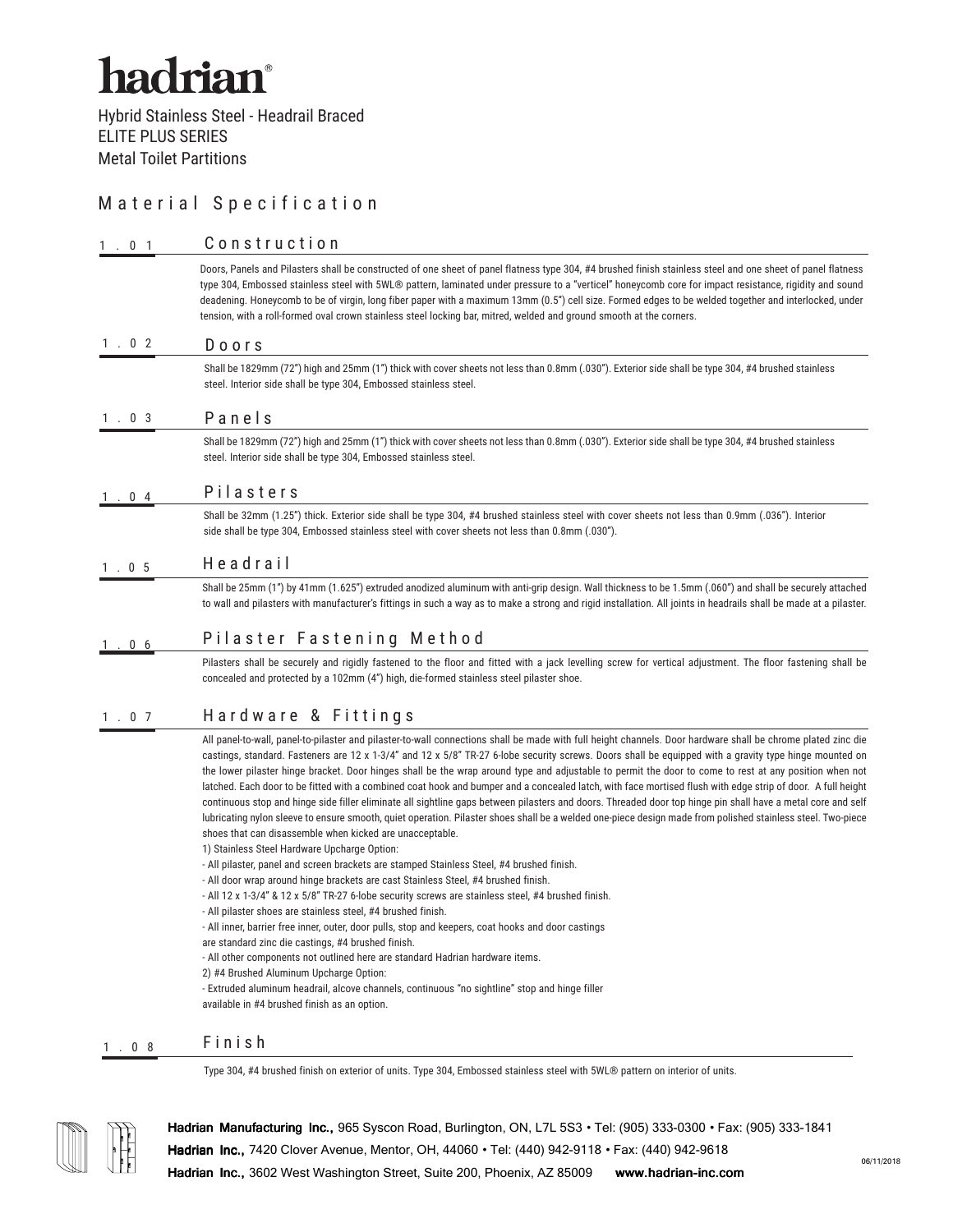



**Hadrian Manufacturing Inc.,** 965 Syscon Road, Burlington, ON, L7L 5S3 • Tel: (905) 333-0300 • Fax: (905) 333-1841

**Hadrian Inc.,** 7420 Clover Avenue, Mentor, OH, 44060 • Tel: (440) 942-9118 • Fax: (440) 942-9618

**Hadrian Inc.,** 3602 West Washington Street, Suite 200, Phoenix, AZ 85009 **www.hadrian-inc.com**